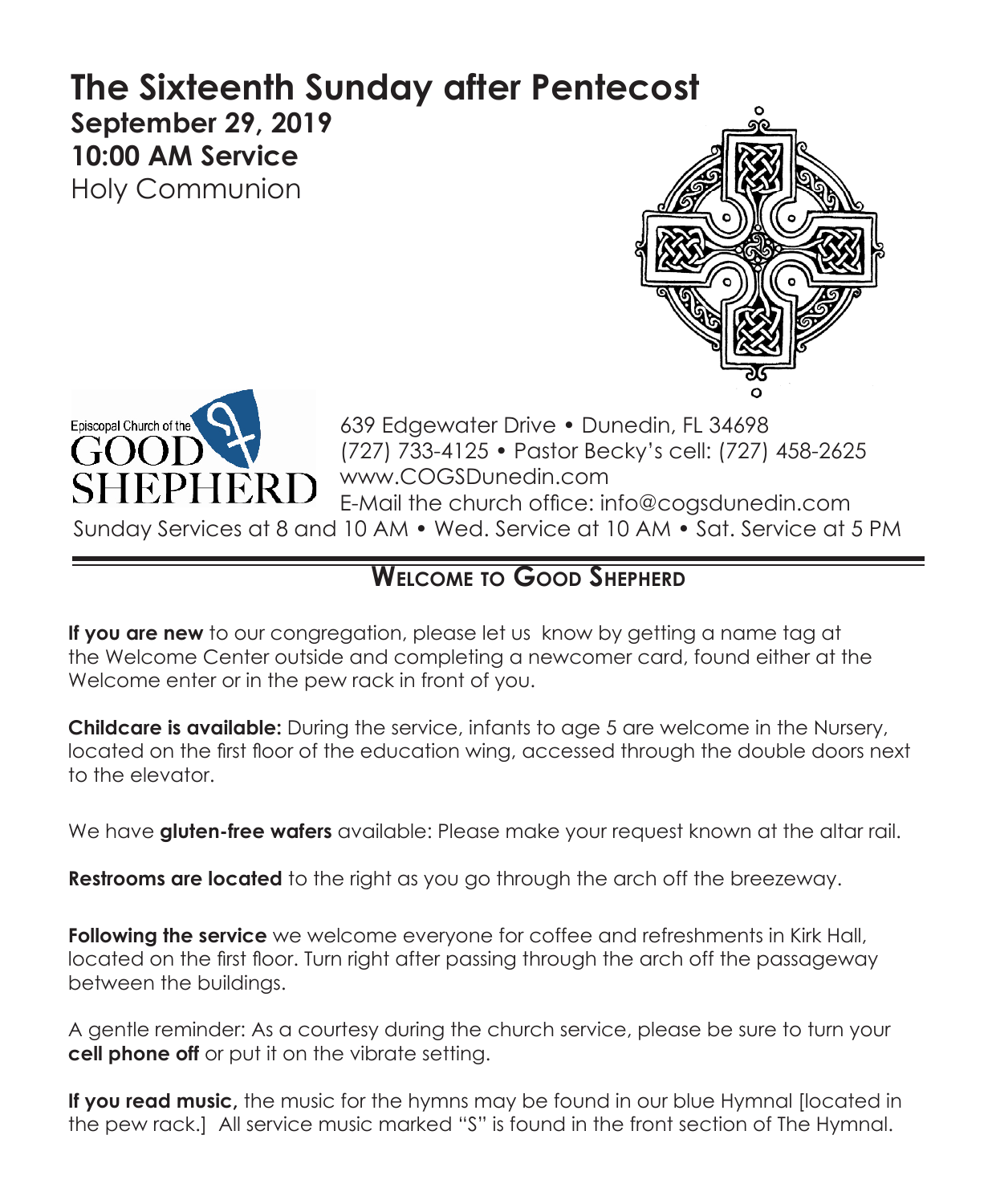# **Gathering for Worship**

**Prelude** *Liturgical Preludes* G. Litaize

*[During the Prelude, please prepare for worship by observing attentive silence.]*

Symbols in the Bulletin: **P** Priest, **D** Deacon, **G** Congregation, L Leader, **M** Everyone.

**Gathering Hymn** *God of Grace and God of Glory* 594, vs. 1,3,4 *[Please stand when the chimes sound.]*

C *God of grace and God of glory, on thy people pour thy power; crown thine ancient Church's story; bring her bud to glorious flower. Grant us wisdom, grant us courage, for the facing of this hour, for the facing of this hour.*

*Cure thy children's warring madness, bend our pride to thy control; shame our wanton, selfish gladness, rich in things and poor in soul. Grant us wisdom, grant us courage, lest we miss thy kingdom's goal, lest we miss thy kingdom's goal.*

*Save us from weak resignation to the evils we deplore; let the gift of thy salvation be our glory evermore. Grant us wisdom, grant us courage, serving thee whom we adore, serving thee whom we adore.*

**Welcome, Announcements and Mission Moment**

*[Please be seated.]*

#### **Acclamation**

*[Please stand.]*

- P Blessed be God: Father, Son, and Holy Spirit.
- C **And blessed be his kingdom, now and for ever. Amen.**

### **Collect for Purity**

- P Let us pray together…
- C **Almighty God, to you all hearts are open, all desires known, and from you no secrets are hid: Cleanse the thoughts of our hearts by the inspiration of your Holy Spirit, that we may perfectly love you, and worthily magnify your holy Name; through Christ our Lord. Amen.**

**Hymn of Praise** *Rejoice, Ye Pure in Heart* 556, vs. 1,2,4

a *Rejoice, ye pure in heart! Rejoice, give thanks, and sing! Your glorious banner wave on high, the cross of Christ your King.*

**Refrain Rejoice, rejoice, rejoice, give thanks, and sing.** 

*With all the angel choirs, with all the saints of earth, pour out the strains of joy and bliss, true rapture, noblest mirth.* Refrain

*Yes, on through life's long path, still chanting as ye go,* from youth to age, by night and day, in gladness and in woe. Refrain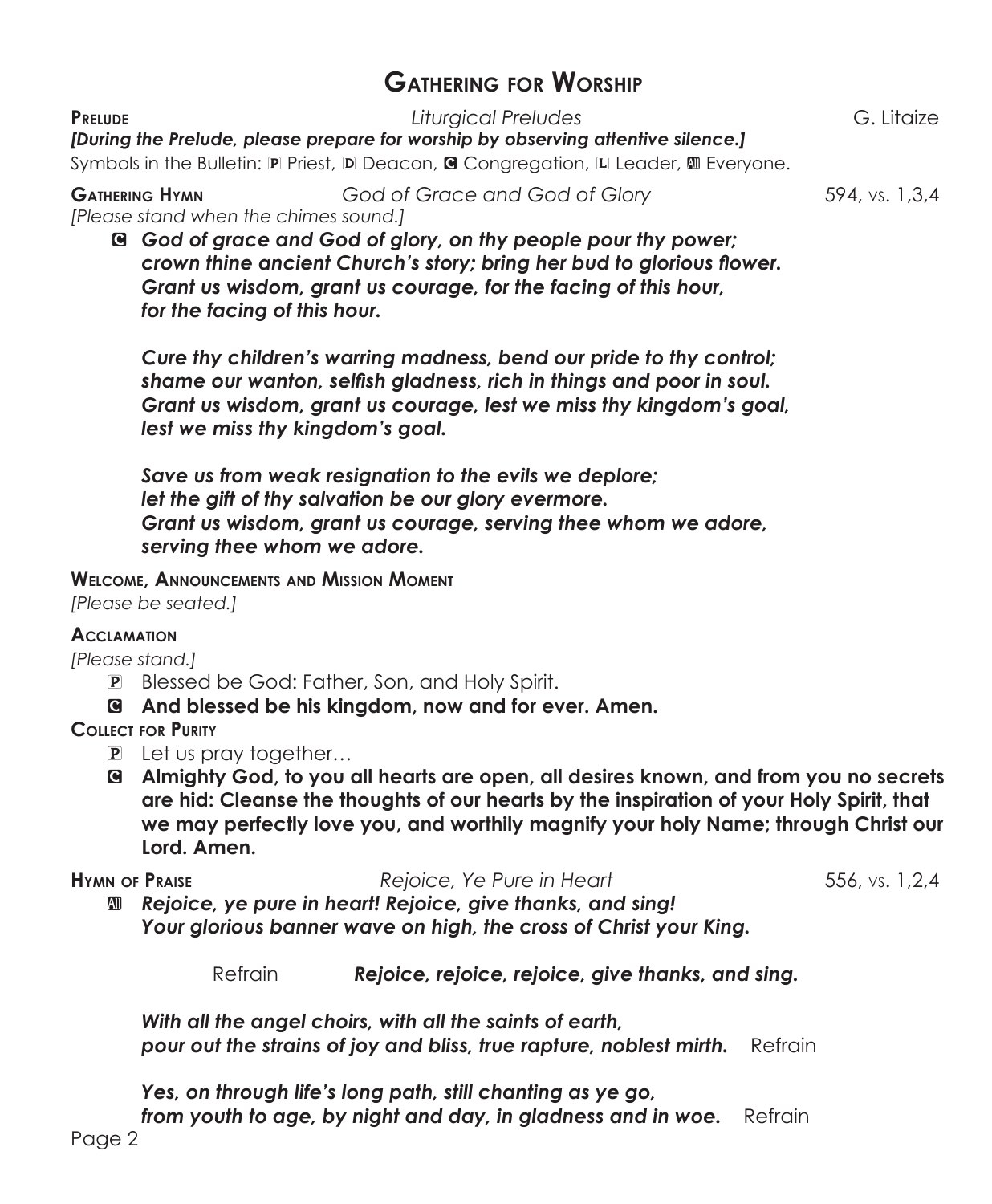#### **Collect of the Day**

- P The Lord be with you.
- C **And also with you.**
- P Let us pray… O God, rich in mercy, you look with compassion on this troubled world. Feed us with your grace, and grant us the treasure that comes only from you, through Jesus Christ, our Savior and Lord.

### C **Amen.**

# **WORD OF GOD**

**The Readings:** Amos 6:1a, 4–7 • Psalm 146 • 1 Timothy 6:6–10, 17–19 • Luke 16:19–31 *[Please be seated.]*

The First Reading:

L *The First Reading is taken from Amos, chapter 6…*

 Doom to those resting comfortably in Zion and those trusting in Mount Samaria, who lie on beds of ivory, stretch out on their couches, eat lambs from the flock, and bull calves from the stall; who sing idle songs to the sound of the harp, and, like David, compose tunes on musical instruments; who drink bowls of wine, put the best of oils on themselves, but who aren't grieved over the ruin of Joseph! Therefore, they will now be the first to be taken away, and the feast of those who lounged at the table will pass away.

- L The Word of the Lord.
- C **Thanks be to God.**

# Metrical Psalm 146: [Tune: *Jerusalem, My Happy Home*]

*Hallelujah! Sing praise to God, My soul, give God your praise; Throughout my life will I praise God, Sing praise through all my days.*

*Do not rely on human help, In rulers place no trust, For when they die, they and their plans Return again to dust.*

*How happy those whose hope is in The God whom Jacob knew, Who made the heavens, earth, and sea, Whose promises are true.*

*The Lord lifts up all those bowed down And gives the blind new sight; The stranger, widow, orphan, all Are strengthened by God's might.*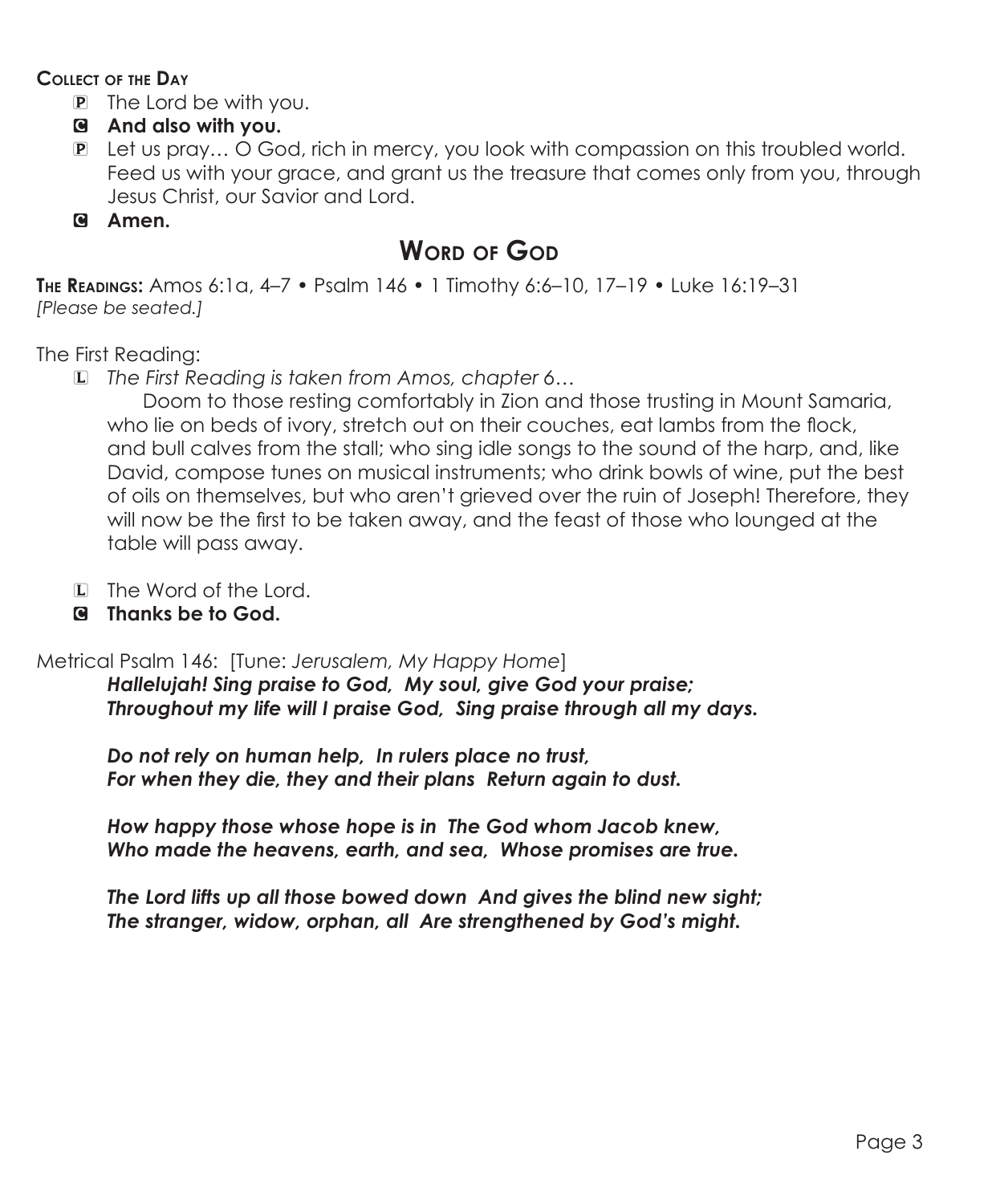The Second Reading:

L *The Second Reading is taken from 1 Timothy, chapter 6…*

Actually, godliness is a great source of profit when it is combined with being happy with what you already have. We didn't bring anything into the world and so we can't take anything out of it: we'll be happy with food and clothing. But people who are trying to get rich fall into temptation. They are trapped by many stupid and harmful passions that plunge people into ruin and destruction. The love of money is the root of all kinds of evil. Some have wandered away from the faith and have impaled themselves with a lot of pain because they made money their goal.

Tell people who are rich at this time not to become egotistical and not to place their hope on their finances, which are uncertain. Instead, they need to hope in God, who richly provides everything for our enjoyment. Tell them to do good, to be rich in the good things they do, to be generous, and to share with others. When they do these things, they will save a treasure for themselves that is a good foundation for the future. That way they can take hold of what is truly life.

L The Word of the Lord.

C **Thanks be to God.**

**Acclamation** *O Christ, the Word Incarnate* 632, vs. 1,2

*[Please stand.]* a *O Christ, the Word Incarnate, O Wisdom from on high, O Truth, unchanged, unchanging, O Light of our dark sky; we praise thee for the radiance that from the scripture's page, a lantern to our footsteps, shines on from age to age.*

> *The Church from our dear Master received the word divine, and still that light is lifted o'er all the earth to shine. It is the chart and compass that o'er life's surging sea, mid mists and rocks and quicksands, still guides, O Christ, to thee.*

# The Gospel:

- D The Holy Gospel of our Lord Jesus Christ according to Luke.
- C **Glory to you, Lord Christ.**
- D [Jesus said,] "There was a certain rich man who clothed himself in purple and fine linen, and who feasted luxuriously every day. At his gate lay a certain poor man named Lazarus who was covered with sores. Lazarus longed to eat the crumbs that fell from the rich man's table. Instead, dogs would come and lick his sores.

"The poor man died and was carried by angels to Abraham's side. The rich man also died and was buried. While being tormented in the place of the dead, he looked up and saw Abraham at a distance with Lazarus at his side. He shouted, 'Father Abraham, have mercy on me. Send Lazarus to dip the tip of his finger in water and cool my tongue, because I'm suffering in this flame.' But Abraham said, 'Child, remember that during your lifetime you received good things, whereas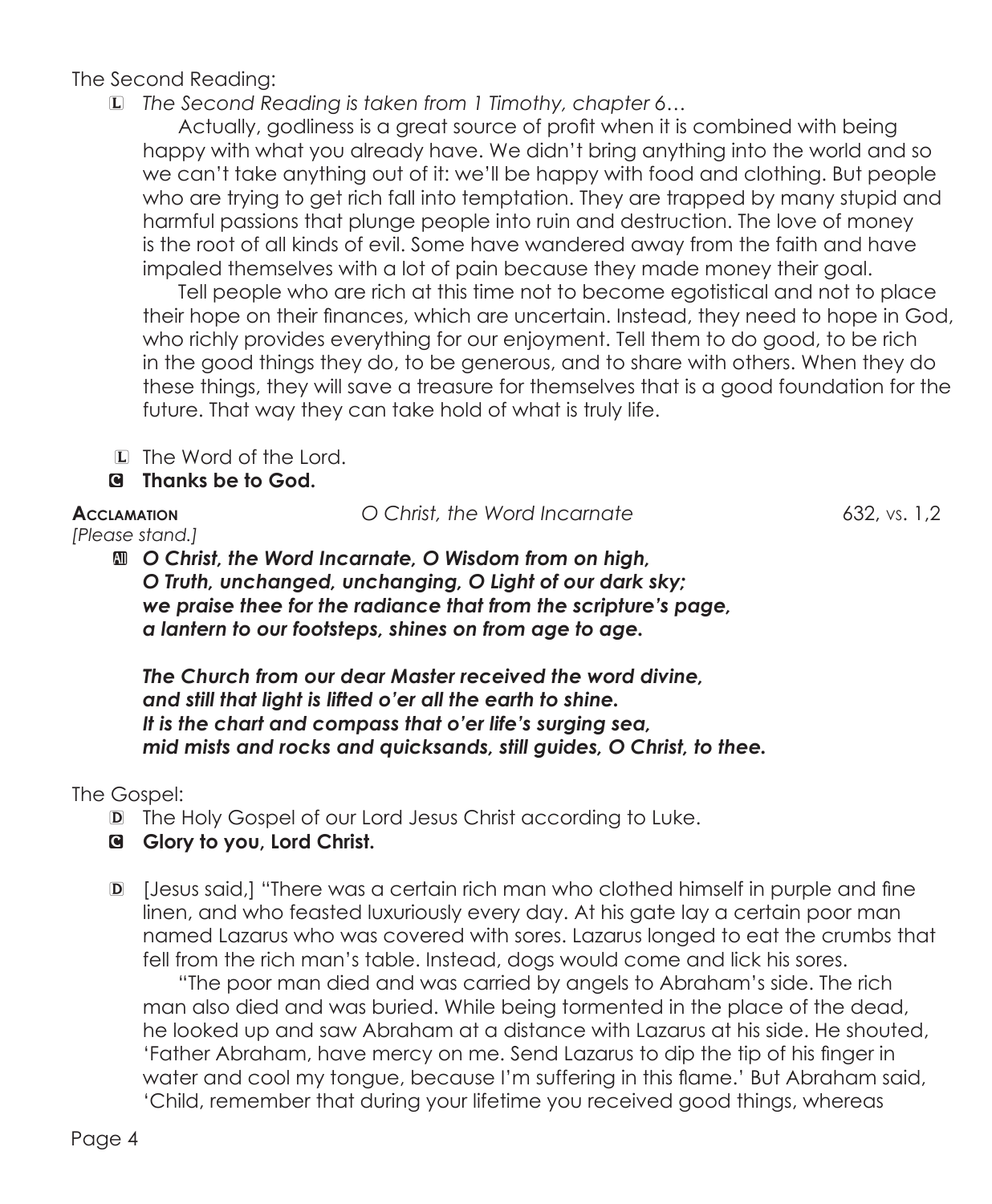Lazarus received terrible things. Now Lazarus is being comforted and you are in great pain. Moreover, a great crevasse has been fixed between us and you. Those who wish to cross over from here to you cannot. Neither can anyone cross from there to us.'

"The rich man said, 'Then I beg you, Father, send Lazarus to my father's house. I have five brothers. He needs to warn them so that they don't come to this place of agony.' Abraham replied, 'They have Moses and the Prophets. They must listen to them.' The rich man said, 'No, Father Abraham! But if someone from the dead goes to them, they will change their hearts and lives.' Abraham said, 'If they don't listen to Moses and the Prophets, then neither will they be persuaded if someone rises from the dead.'"

- D The Gospel of the Lord.
- C **Praise to you, Lord Christ.**

**SERMON** Becky Robbins-Penniman

#### **Sermon Hymn** *Son of God, Eternal Savior*

*[Please stand.]* 

*[Please be seated.]*

 $\mathbf{I}$ *Son of God, eternal Savior, source of life and truth and grace, Word made flesh, whose birth among us hallows all our human race, you our head, who, throned in glory, for your own will ever plead: fill us with your love and pity, heal our wrong, and help our need.*

*As you, Lord, have lived for others, so may we for others live. Freely have your gifts been granted; freely may your servants give. Yours the gold and yours the silver, yours the wealth of land and sea; we but stewards of your bounty held in solemn trust will be.*

*Come, O Christ, and reign among us, King of love and Prince of peace; hush the storm of strife and passion, bid its cruel discords cease. By your patient years of toiling, by your silent hours of pain, quench our fevered thirst of pleasure, stem our selfish greed of gain.*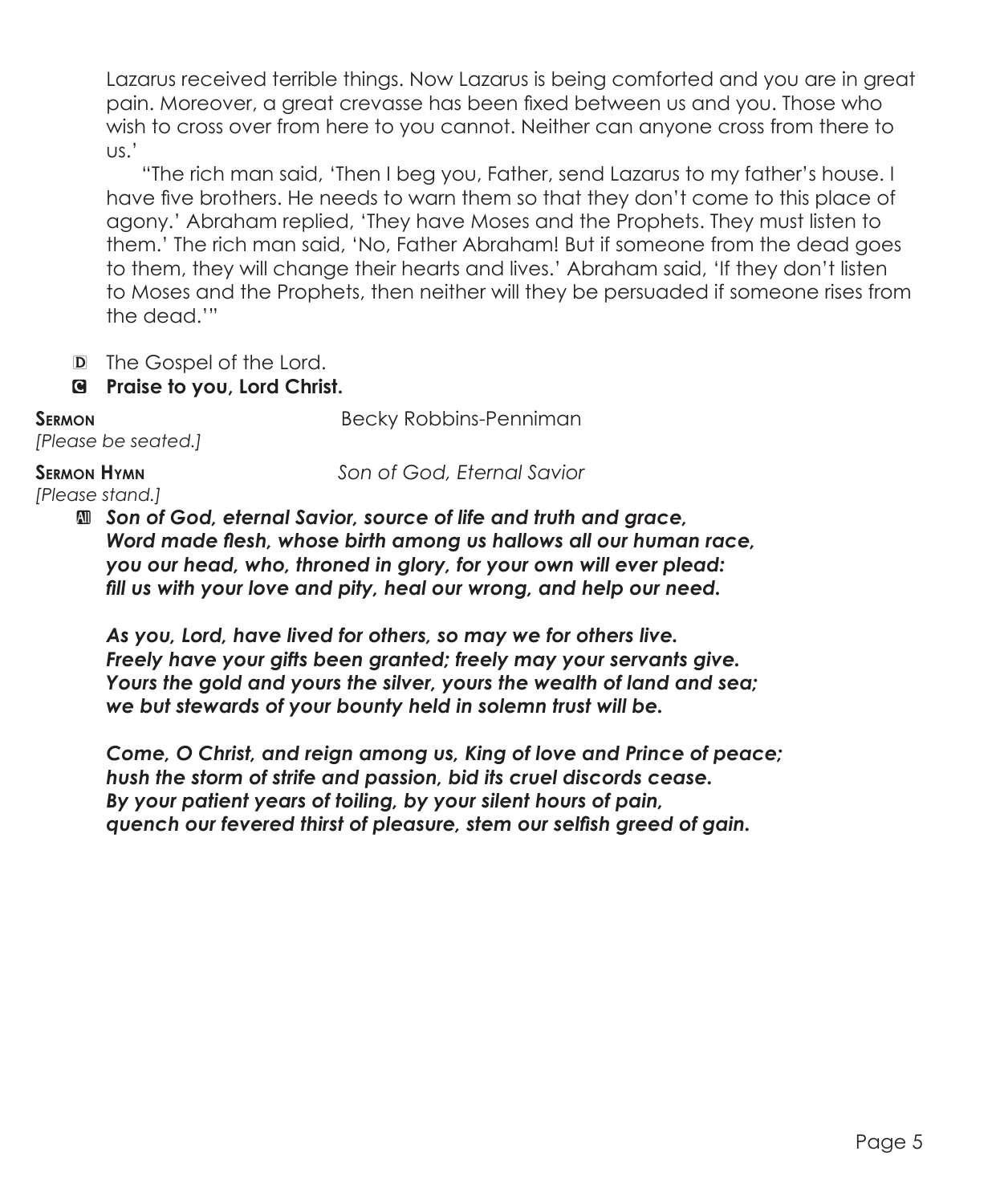**The Nicene Creed**

a **We believe in one God, the Father, the Almighty, maker of heaven and earth, of all that is, seen and unseen.**

 **We believe in one Lord, Jesus Christ, the only Son of God, eternally begotten of the Father, God from God, Light from Light, true God from true God, begotten, not made, of one Being with the Father. Through him all things were made. For us and for our salvation he came down from heaven: by the power of the Holy Spirit he became incarnate from the Virgin Mary, and was made man. For our sake he was crucified under Pontius Pilate; he suffered death and was buried. On the third day he rose again in accordance with the Scriptures; he ascended into heaven and is seated at the right hand of the Father. He will come again in glory to judge the living and the dead, and his kingdom will have no end.**

 **We believe in the Holy Spirit, the Lord, the giver of life, who proceeds from the Father and the Son. With the Father and the Son he is worshiped and glorified. He has spoken through the Prophets. We believe in one holy catholic and apostolic Church. We acknowledge one baptism for the forgiveness of sins. We look for the resurrection of the dead, and the life of the world to come. Amen.**

#### **Prayers of the People**

*[Please stand, kneel, or sit, as you choose.]*

- D God of heaven and earth, through Jesus Christ you promise to hear us when we pray to you in faith with thanksgiving.
- L We pray for one another, for our families and friends, through whom we learn to love and to be loved. Thank you for all who care for us.
- C **Give us grace to serve the Lord by serving our neighbors and our community, loving others as Jesus Christ loves us.**
- L We thank you for the unfailing love you hold out to everyone in Jesus Christ. Comfort and heal those in sorrow, need, sickness or any other trouble *[especially for . . .add names from notebook]* and those we now name aloud or in our hearts. [*Leave time.......*] Give them courage and hope in their distress.
- C **Bless those who minister to them, and help us be the answers to the prayers of those who cry out to you.**
- L We rejoice in the beauty and wonder of your creation, especially in the flowers given to us today which speak of your glory. You may name your blessing silently or aloud [*Leave time....]*. Help us and people everywhere to share with justice and peace the resources of the planet.
- C **Give wisdom to those in authority among us and to all leaders of the nations, so that your glory will cover the earth as the waters cover the sea.**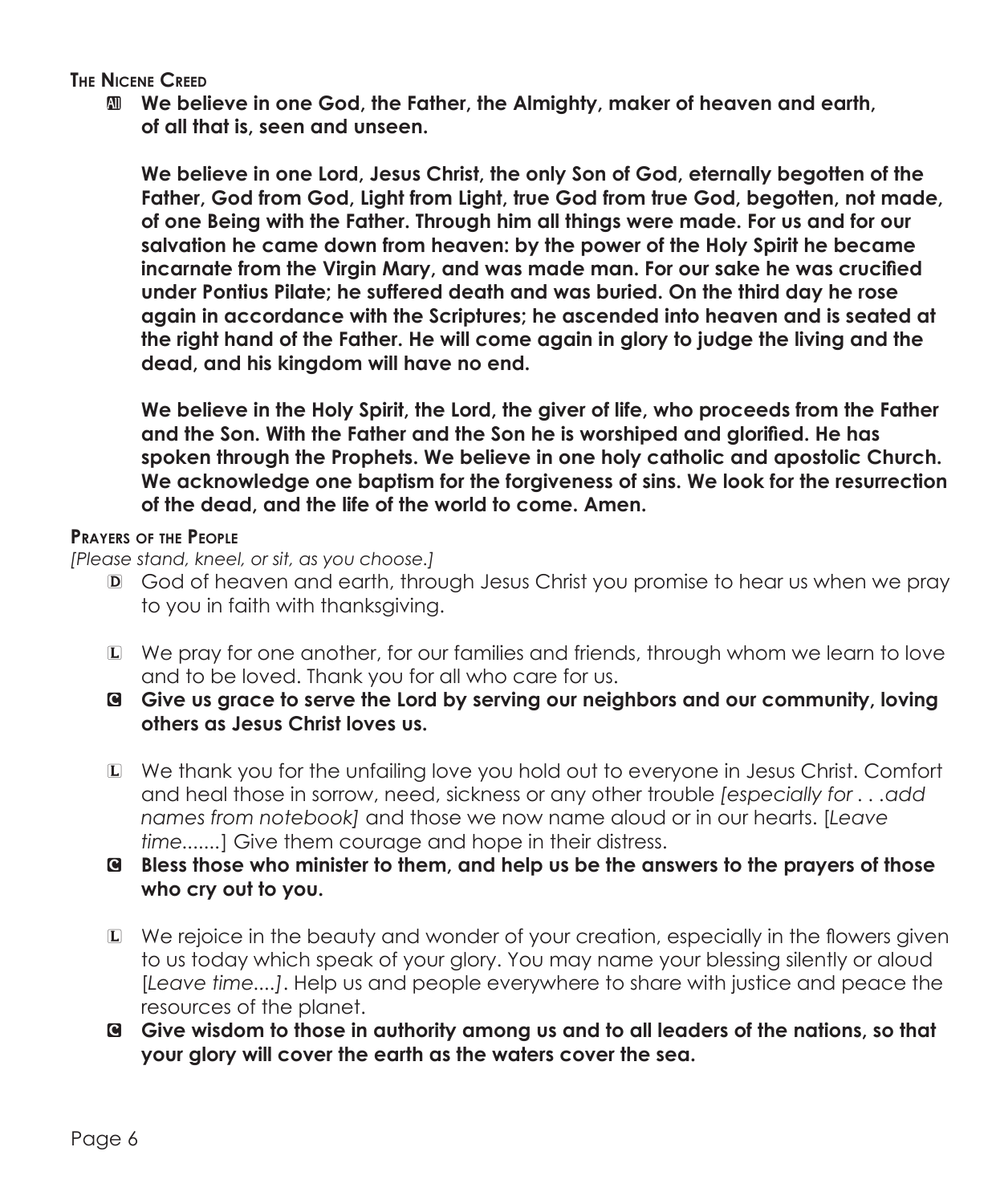- L We pray for your Church throughout the world, thanking you for all who serve Christ and his kingdom. By your Spirit strengthen your people for their work and witness in the world.
- C **Unite us in your truth and love, that we who confess your name may also reflect your glory.**
- L We remember with thanksgiving all who have died in Christ [*especially for . . .add names from notebook*] and those we now name aloud or in our hearts. [*Leave time....*]. We rejoice at the faithful witness of your saints in every age.
- C **We pray that we may enter with them into the unending joy of your heavenly kingdom.**
- L Merciful God, you look with compassion on all who turn to you. Hear the prayers of your people.
- C **Those things, good Lord, that your servants have prayed for give us grace to work for; and in the purpose of your love answer our prayers and fulfil our hopes for Jesus' sake. Amen.**

## **Confession and Absolution**

*[Please stand or kneel, as you choose.]*

- D Let us confess our sins to God. *[Silence is kept.]* Merciful God.........
- C **we have sinned in what we have thought and said, in the wrong we have done and in the good we have not done. We have sinned in ignorance; we have sinned in weakness; we have sinned through our own deliberate fault. We are truly sorry. We repent and turn to you. Forgive us, for our Savior Christ's sake, and renew our lives to the glory of your name. Amen.**
- P Through the cross of Christ, God have mercy on you, pardon you and set you free. Know that you are forgiven and be at peace. God strengthen you in all goodness and keep you in life eternal.
- C **Amen.**

# **Prayers and Blessings**

[Those celebrating birthdays, anniversaries or special occasions may receive an individual blessing.]

# **Children's Message**

# **The Greeting of Peace**

*[Please stand.]*

- P The peace of the Lord be always with you.
- C **And also with you.** [*All may greet one another in the name of the Lord.*]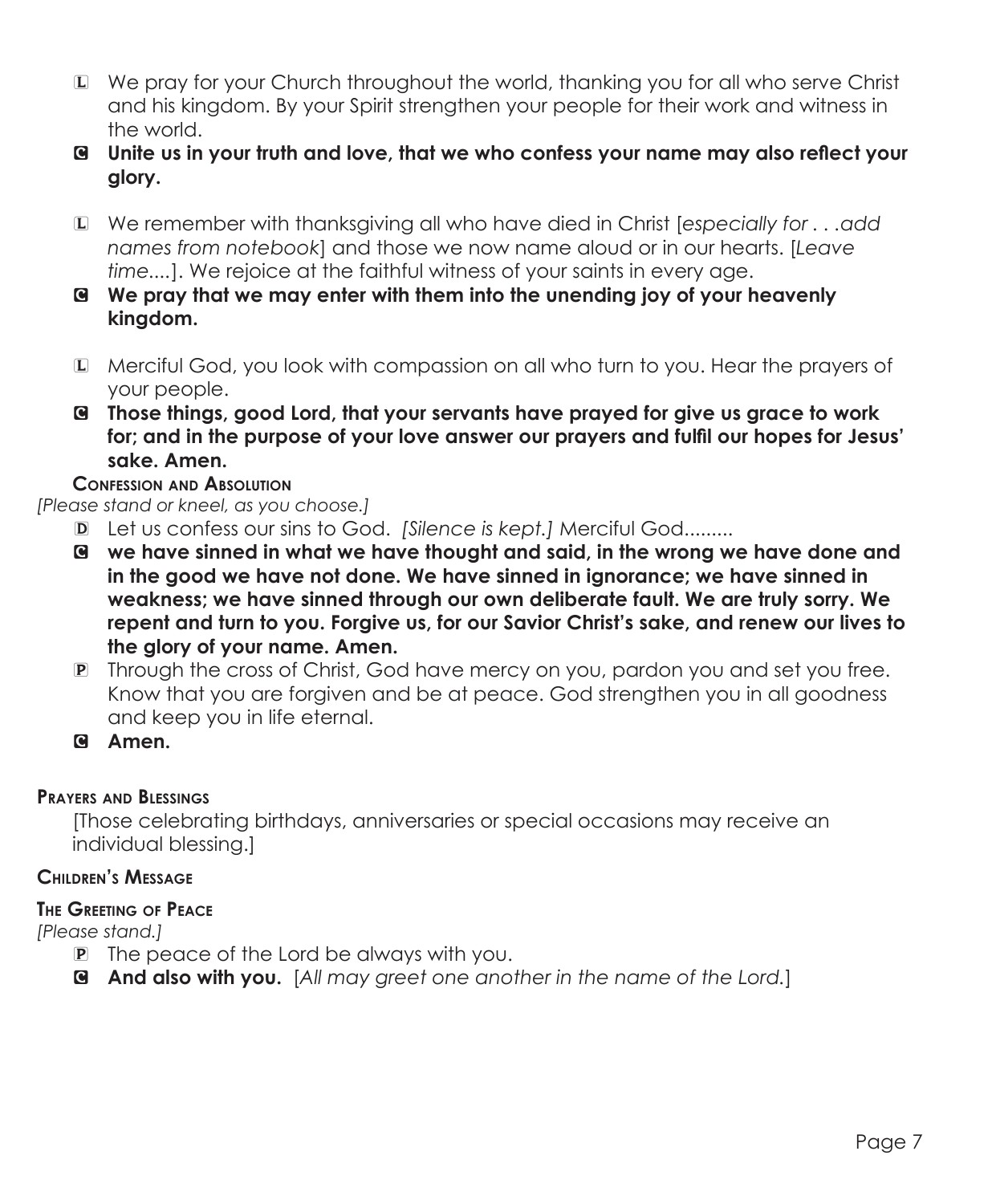# **The Holy Communion**

### **Offertory Sentence**

D O Lord our God, you are worthy to receive glory and honor and power; because you have created all things, and by your will they were created and have their being. Bring your tithes, gifts and offerings with hearts full of thanksgiving.

**OFFERTORY** *Day by Day* **<b>Martin How** *Day by Day* **Martin How** 

*[Please be seated.]*

#### **Presentation**

*[Please stand when the plates are given to the Deacon.]*

D We gladly present the fruits of our lives to the God who creates us, redeems us and sustains us. May we have the grace to use them to heal God's world.

**Presentation Hymn** *We Give Thee but Thine Own*

a *We give thee but thine own, whate'er the gift may be; all that we have is thine alone, a trust, O Lord, from thee.*

## *May we thy bounties thus as stewards true receive, and gladly, as thou blessest us, to thee our first-fruits give.*

**Eucharistic Prayer** [Eucharistic Prayer C, revised]

- P The Lord be with you.
- C **And also with you**.
- P Lift up your hearts.
- C **We lift them to the Lord**.
- P Let us give thanks to the Lord our God.
- C **It is right to give our thanks and praise.**
- P It is right to give you thanks and praise, O Lord, our God, sustainer of the universe, you are worthy of glory and praise.
- G Glory to you for ever and ever.
- P At your command all things came to be: the vast expanse of interstellar space, galaxies, suns, the planets in their courses, and this fragile earth, our island home; by your will they were created and have their being. From the primal elements you brought forth the human race, and blessed us with memory, reason, and skill; you made us the stewards of creation.
- C **Glory to you for ever and ever.**
- P But still we turn against you, and betray your trust; and we turn against one another. Again and again you call us to return. Through the prophets and sages you reveal your righteous law. In the fullness of time you sent your Son, born of a woman, to be our Savior. He was wounded for our transgressions, and bruised for our iniquities. By his death he opened to us the way of freedom and peace.
- G Glory to you for ever and ever.
- P Therefore we praise you, joining with the heavenly chorus, with prophets, apostles, and martyrs, and with those in every generation who have looked to you in hope, to proclaim with them your glory, in their unending hymn: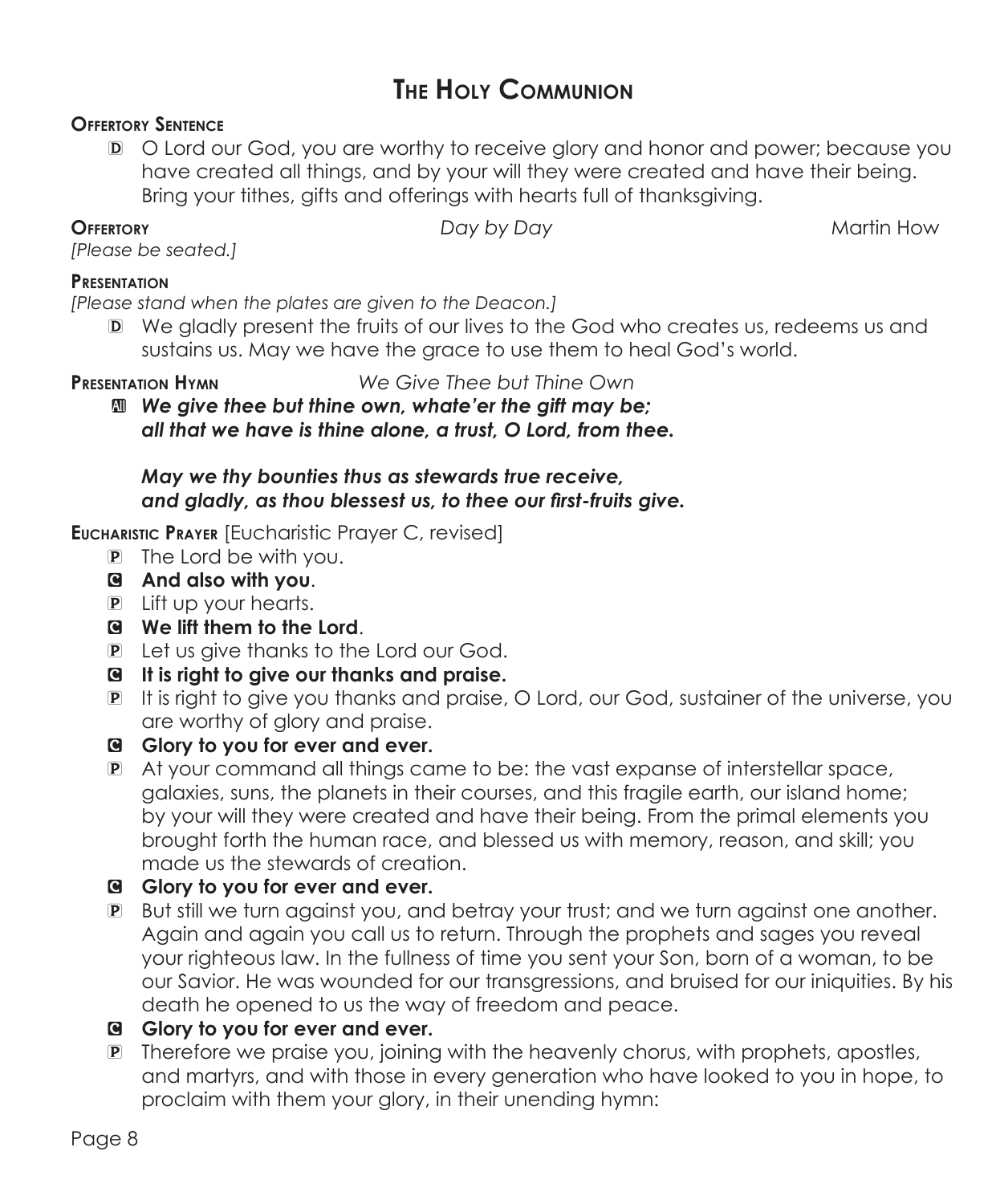*Holy, holy, holy Lord, God of power and might, Holy, holy, holy Lord, God of power and might, heaven and earth are full, full of your glory. Hosanna in the highest. Hosanna in the highest. Blessed is he who comes in the name of the Lord. Hosanna in the highest. Hosanna in the highest.*

*[Please stand or kneel, as you choose.]*

P Blessed are you, Lord our God, for sending us Jesus, the Christ, who on the night he was handed over to suffering and death, took bread, said the blessing, broke the bread, gave it to his friends, and said, "Take this, and eat it: this is my body which is given for you. Do this for the remembrance of me."

In the same way, after supper, he took the cup of wine; he gave you thanks, and said, "Drink this, all of you: this is my blood of the new covenant, which is shed for you and for many for the forgiveness of sins. Whenever you drink it, do this for the remembrance of me."

C **Gracious God, we recall the death of your Son Jesus Christ, we proclaim his resurrection and ascension, and we look with expectation for his coming as Lord of all the nations. We who have been redeemed by him, and made a new people by water and the Spirit, now bring you these gifts. Send your Holy Spirit upon us and upon this offering of your Church, that we who eat and drink at this holy table may share the divine life of Christ our Lord.**

 **Pour out your Spirit upon the whole earth and make it your new creation. Gather your Church together from the ends of the earth into your kingdom, where peace and justice are revealed, that we, with all your people, of every language, race, and nation, may share the banquet you have promised;**

P Through Christ, with Christ, and in Christ, all honor and glory are yours, creator of all.

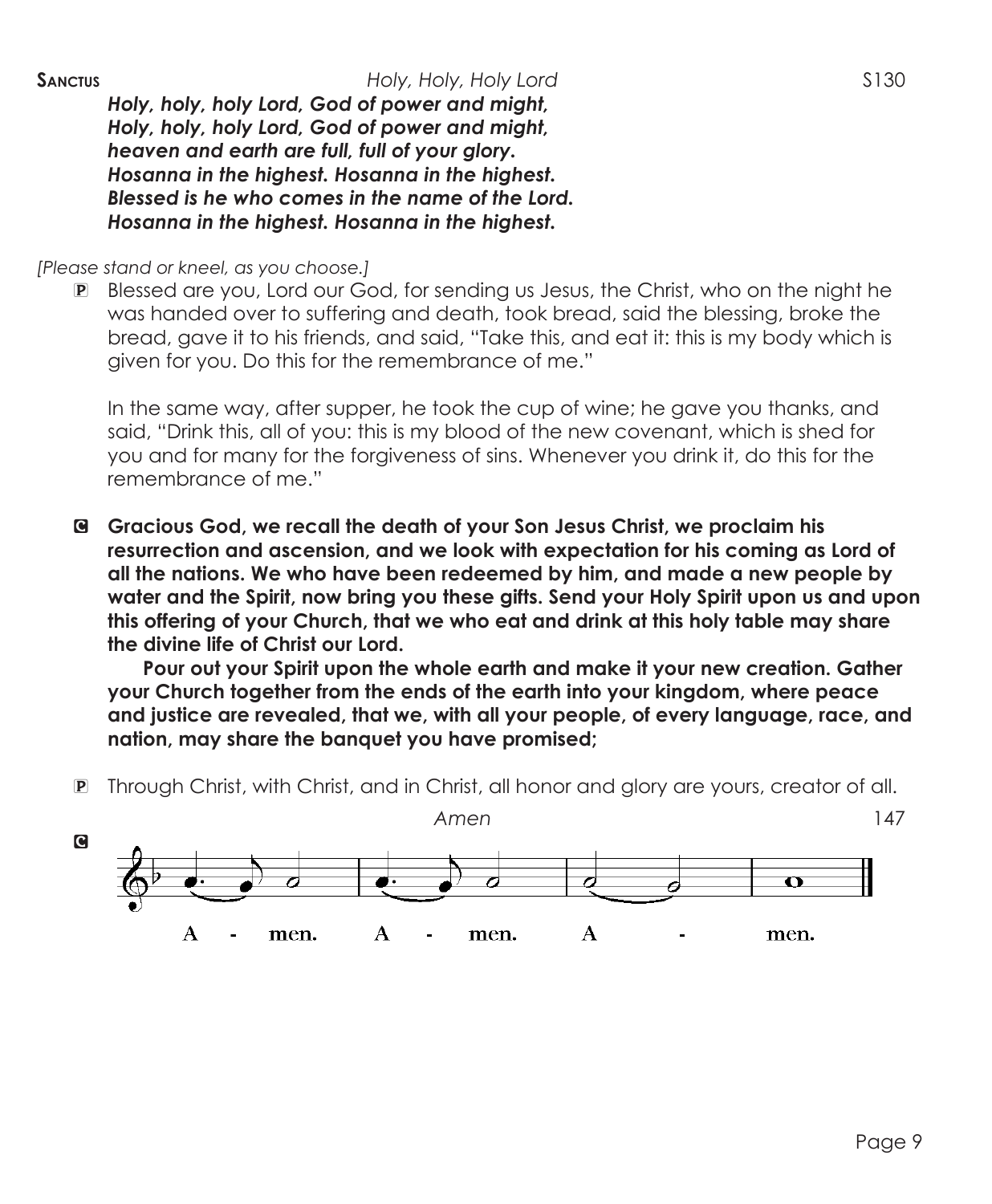**The Lord's Prayer**

- P And now as our Savior Christ has taught us, we are bold to say,
- a **Our Father, who art in heaven, hallowed be thy Name, thy kingdom come, thy will be done, on earth as it is in heaven. Give us this day our daily bread. And forgive us our trespasses, as we forgive those who trespass against us. And lead us not into temptation, but deliver us from evil. For thine is the kingdom, and the power, and the glory, for ever and ever. Amen.**

### **The Breaking of the Bread**

- P Creator of all, you gave us golden fields of wheat, whose many grains were gathered and made into this one Bread.
- C **So may your Church be gathered from the ends of the earth into your kingdom.**
- P The Gifts of God for the People of God. Take them in remembrance that Christ died for you, and feed on him in your hearts by faith, with thanksgiving.

*[You may be seated. All are welcome at the Lord's Table. Please follow the directions of the usher, who will let you know when it's your turn to go to the altar rail. You may stand or kneel. To receive, hold your hands in front of you, one palm over the other. The priest will place a wafer there. You may either consume it immediately, and then sip from the cup of wine when it comes to you, or, you may wait and dip the wafer into the wine. When you are finished, please return to your seat by the side aisle.]*

**Our Prayer Team will be in the south narthex (at the back of the church) during Holy Communion to pray with you for healing, guidance, a loved one, or anything else on your heart.** 

# **Choir Hymn**

*[Please remain seated.]*

**Chant** *In the Lord I'll be Ever Thankful [Please repeat this chant until the musician stops playing the tune.] In the Lord I'll be ever thankful, in the Lord I will rejoice!*

Look to God, do not be afraid. Lift up your voices, the Lord is near; *lift up your voices, the Lord is near.*

# **Post Communion Prayer**

*[Please stand or kneel, as you choose.]*

- P Let us pray…
- C **Father of all, we give you thanks and praise, that when we were still far off you met us in your Son and brought us home. Dying and living, he declared your love, gave us grace and opened the gate of glory. May we who share Christ's body live his risen life; we who drink his cup bring life to others; we whom the Spirit lights give light to the world. Keep us firm in the hope you have set before us, so we and all your children shall be free, and the whole earth live to praise your name. Amen.**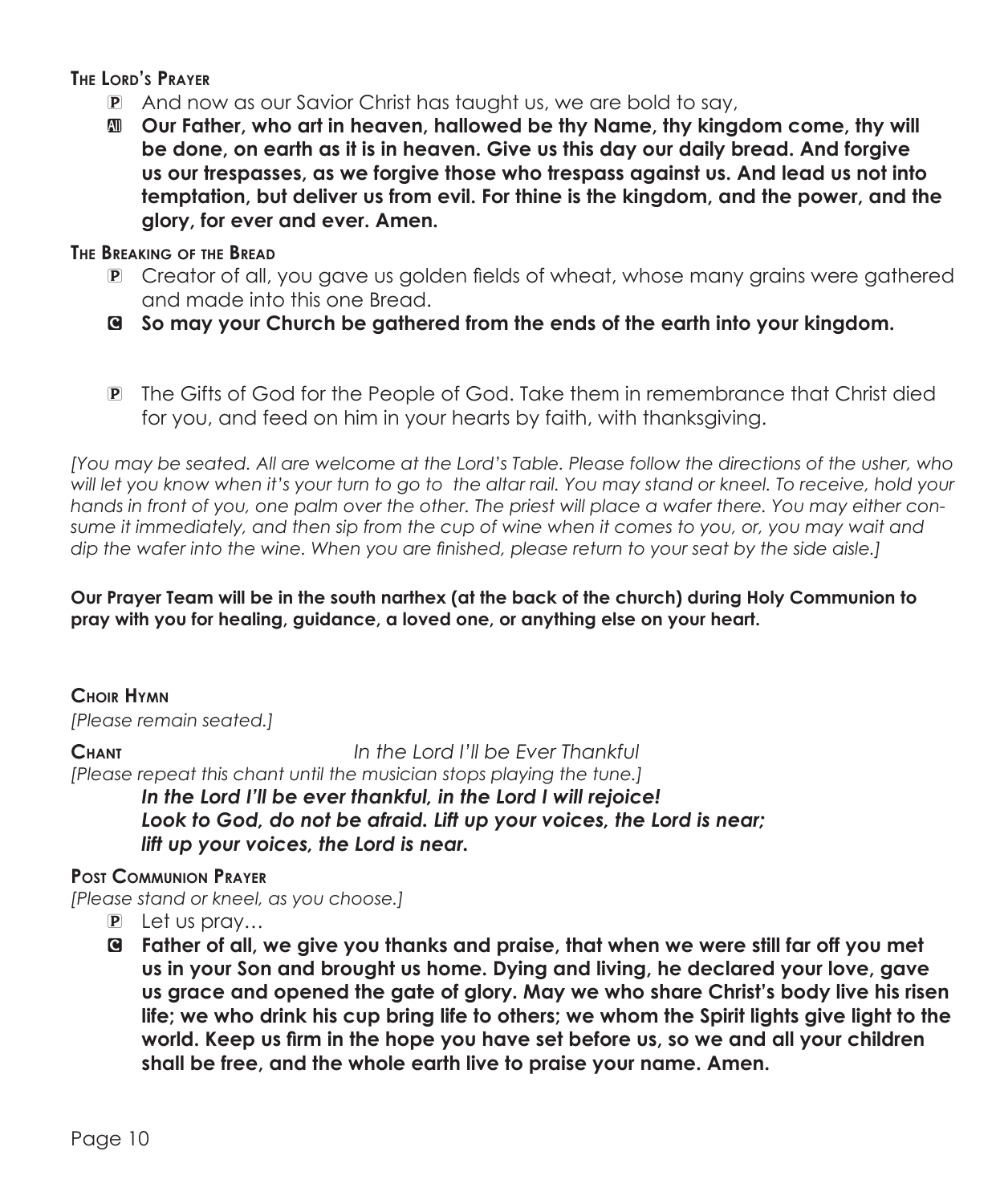### **The Blessing**

*[Please stand.]*

P Beloved, life is short, and we do not have much time to gladden the hearts of those who travel with us, so be quick to love and make haste to be kind. As you leave this place, the blessing of God the Father, God the Son, and God the Holy Spirit be upon you and remain with you, now and forever.

C **Amen.**

**Sending Hymn** *The Church of Christ Cannot Be Bound*

*The church of Christ cannot be bound by walls of wood or stone. Where charity and love are found, there can the church be known.*

*True faith will open up the door and step into the street. True service will seek out the poor and ask to wash their feet.*

*True love will not sit idly by when justice is denied. True mercy hears the homeless cry and welcomes them inside.*

*If what we have we freely share to meet our neighbor's need, then we extend the Spirit's care through every selfless deed.*

## **The Dismissal**

- P Go in peace to love and serve the Lord.
- C **Thanks be to God.**

**Postlude** *Trumpet Voluntary* J. Stanley

*Scripture taken from the Common English Bible®, CEB® Copyright © 2010, 2011 by Common English Bible.™ Used by permission. All rights reserved worldwide.*

*Selections of the liturgy are taken from The Hymnal 1982, © 1985 by The Church Pension Fund. All rights reserved. Reprinted under One License.net # A-711594*